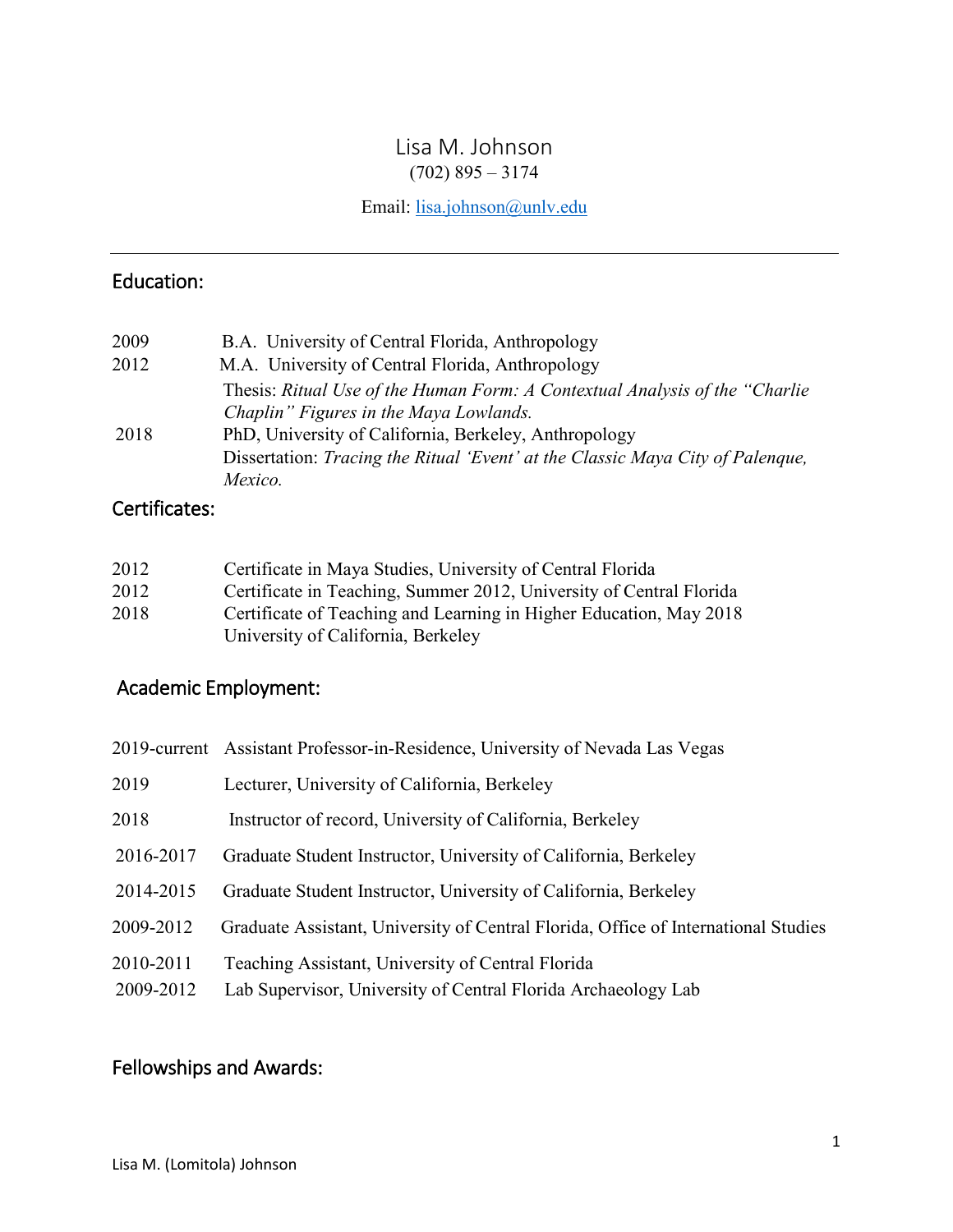#### Lisa M. Johnson

| 2019-2020 | UC MEXUS-CONACYCT Postdoctoral Fellowship, \$49,188 (declined) |
|-----------|----------------------------------------------------------------|
|-----------|----------------------------------------------------------------|

2012-2017 Chancellor's Fellowship, University of California, Berkeley

#### Research Grants

| 2019-2022 | (field director Lisa Johnson, co-director with Dr. Rodrigo Liendo; PI Rosemary<br>Joyce) National Endowment for the Humanities Collaborative Grant, "City Life<br>at Classic Maya Palenque, Mexico", RZ-266160-19, \$171,420.00 |
|-----------|---------------------------------------------------------------------------------------------------------------------------------------------------------------------------------------------------------------------------------|
| 2017-2018 | (PI Lisa Johnson) Wenner Gren Dissertation Grant, Tracing the Ritual 'Event' at<br>the Classic Maya City of Palenque, Mexico: 9543, \$9,224.00                                                                                  |
| 2016-2017 | (PI Lisa Johnson) UC MEXUS Dissertation Research Grant, "Analyzing the<br>Ritual 'Event': the Material Traces of Ancient Maya Ritual Practice in the<br>Palenque Region of Chiapas Mexico": DI-15-7, \$11,859.00                |
| 2013-2014 | (PI Lisa Johnson) Stahl Endowment Fund, Archaeological Research Facility,<br>University of California, Berkeley, \$3,000.00.                                                                                                    |

### Edited volumes:

- in press *Materializing Temporalities* (Lisa Johnson and Rosemary A. Joyce, editors). University of Colorado Press (expected 2022)
- in preparation *The Urban Question: Interdisciplinary Approaches to Investigating the Ancient Mesoamerican City* (Lisa Johnson and Arianna Campiani, editors). University of Utah Press (expected 2023)

#### Journal articles (\*peer reviewed):

\*2021 "Sealing with Stone: Assessing an Assemblage of Lithic Debitage from a Funerary Context at the Lowland Maya City of Caracol, Belize" *Latin American Antiquity* I \*2020 "Handheld ED-XRF Analysis of Obsidian from the Classic Maya City of Palenque, Chiapas, Mexico" *IAOS Bulletin No. 64, Summer 2020* \*2018 "Little Helpers, Companions, and Ancestors: Miniature Figures in the Maya Region" in *Latin American Antiquity,* vol. 29 (3): 616-622.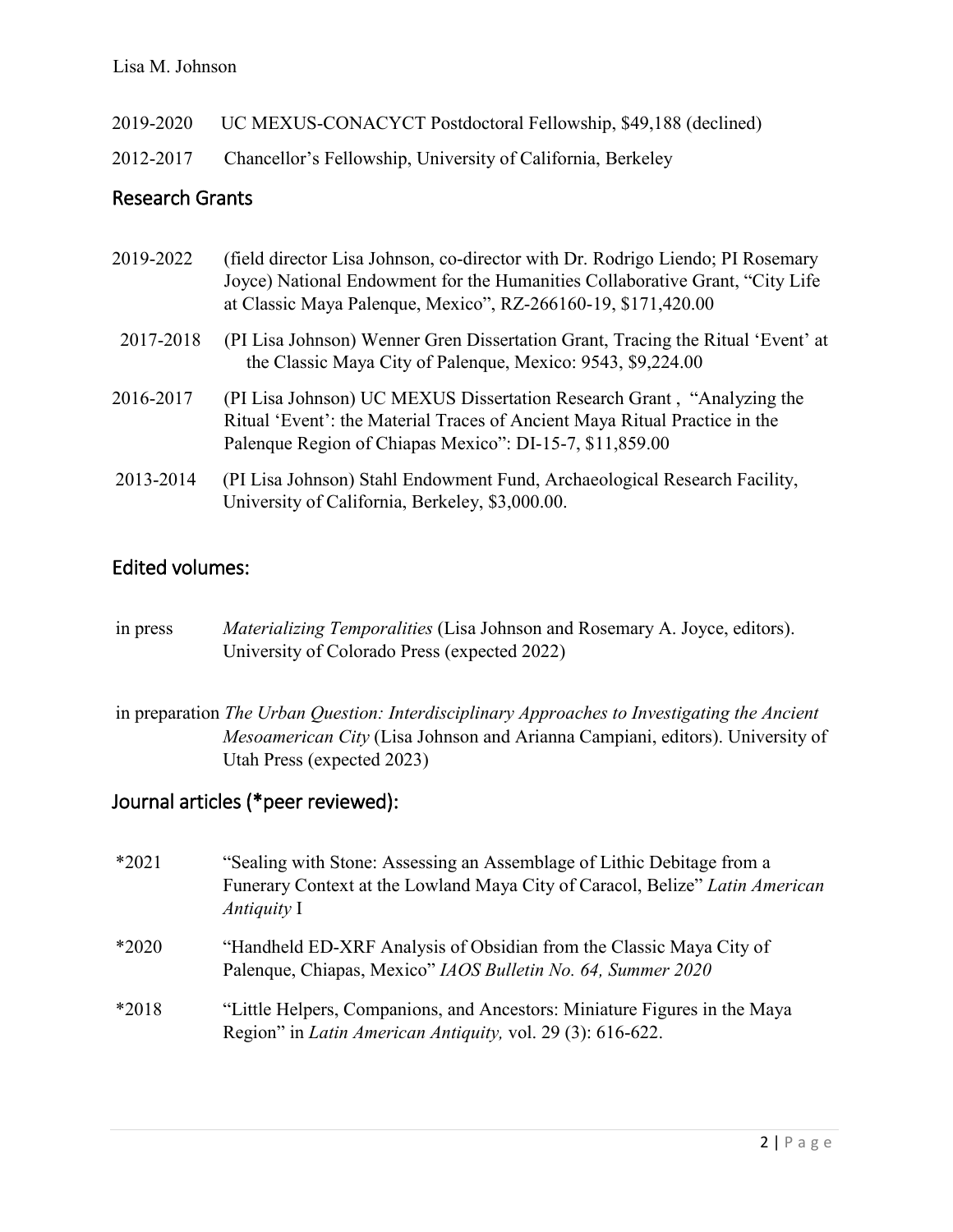#### Lisa M. Johnson

| $*2018$ | "Rastreando El Depósito Ritual: Esbozando un Marco Arqueológico para el<br>Estudio de las Practicas Rituales en Palenque" in <i>Estudios de Cultura Maya</i> , vol.<br>LII $(52)$ , Fall-Winter 2018. |
|---------|-------------------------------------------------------------------------------------------------------------------------------------------------------------------------------------------------------|
| $*2015$ | "From Vision to Cosmovision: Memory and the Senses in the Creation of Maya<br>Ritual Space." Cambridge Archaeological Review                                                                          |

# Project Reports:

| 2019 | "Micromorphological Analysis of Samples from San Antonio de Vallecito:<br>Excavations 1 ACEX and 2 ACEX" submitted June 2019 for Berkeley-Abiquiú<br>Collaborative Project (BACA)   |
|------|-------------------------------------------------------------------------------------------------------------------------------------------------------------------------------------|
| 2019 | "Micromorphological Analysis of Samples from San Antonio de Vallecito:<br>Excavations 3 ACEX" submitted August 2019 for Berkeley-Abiquiú<br>Collaborative Project (BACA)            |
| 2017 | "Continuó las Investigaciones de las Evidencias Materiales de los Eventos<br>Rituales en el Grupo IV, Palenque: Estructura J6, Operación 419." Report<br>submitted to INAH, Mexico. |
| 2016 | "En Búsqueda de las Evidencias Materiales de las Prácticas Rituales en las<br>Tierras Bajas Noroccidentales: Estructura J7, Operación 400." Report submitted<br>to INAH, Mexico.    |

# Archaeology Research Projects:

| 2017 | (Feb - March) Field director, excavations. El Paisaje Urbano de Palenque: una<br>Perspectiva Regional, Palenque, Chiapas Mexico. Permit holder: Dr. Rodrigo<br>Liendo. |
|------|------------------------------------------------------------------------------------------------------------------------------------------------------------------------|
| 2016 | (Feb - March) Field director, excavations. El Paisaje Urbano de Palenque: una<br>Perspectiva Regional, Palenque, Chiapas Mexico. Permit holder: Dr. Rodrigo<br>Liendo. |
| 2015 | (March) Senior lab technician/Illustrator/Senior Field Technician. Caracol<br><i>Archaeological Project</i> , Belize. Directors: Dr. A. Chase and Dr. D. Chase.        |
| 2014 | (March) Senior lab technician/Illustrator/Senior Field Superviser. Caracol<br>Archaeological Project, Belize. Directors: Dr. A. Chase and Dr. D. Chase.                |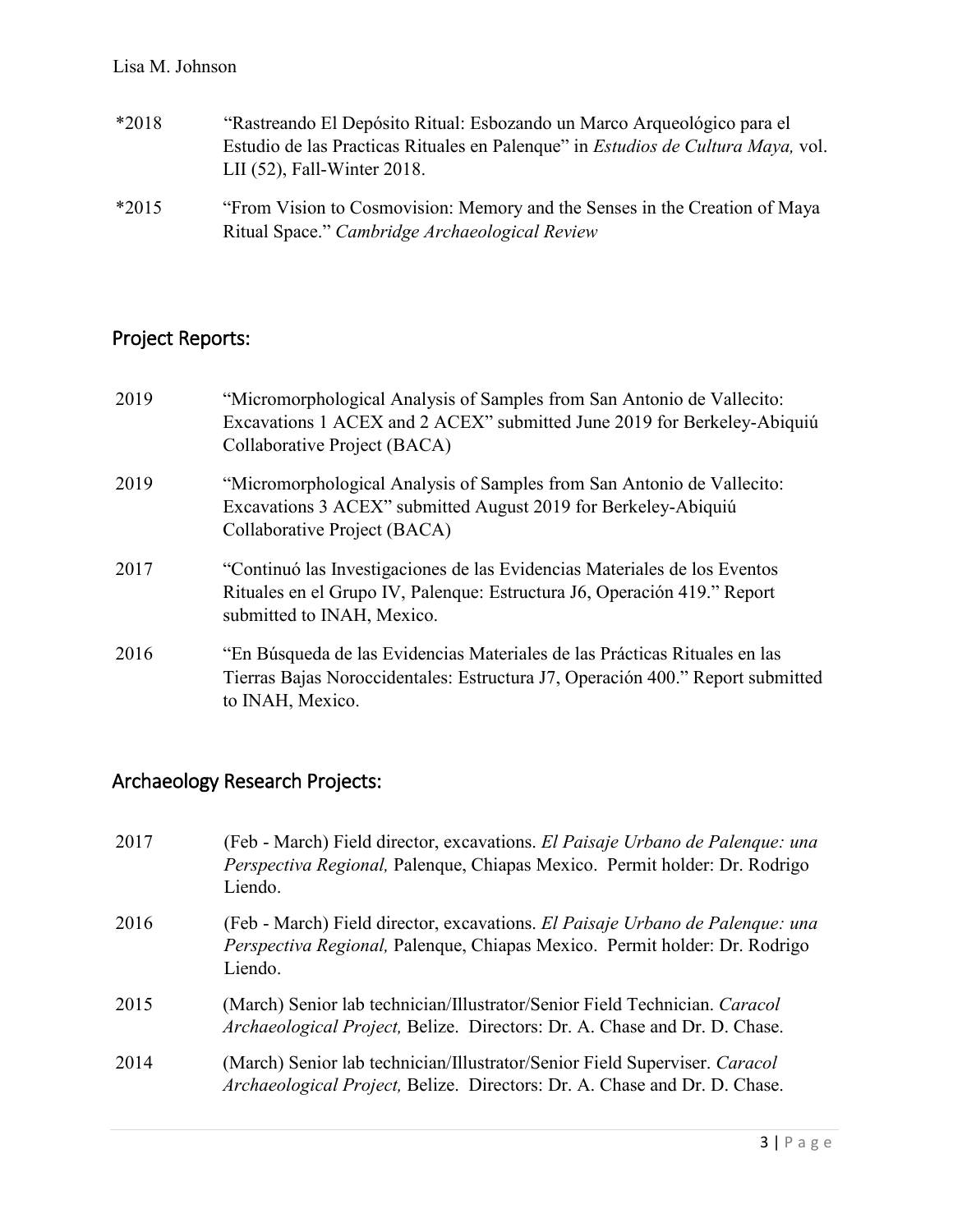| 2014 | (June) Illustrator Proyecto Chinikihá de Arqueología Doméstica, Mexico.<br>Director: Dr. Jeanne Lopiparo.                                               |
|------|---------------------------------------------------------------------------------------------------------------------------------------------------------|
| 2013 | (March) Senior lab technician/Illustrator/Senior Field Technician. Caracol<br>Archaeological Project, Belize. Directors: Dr. A. Chase and Dr. D. Chase. |
| 2013 | (June) Illustrator/Lab Technician. Proyecto Chinikihá de Arqueología Doméstica,<br>Mexico. Director: Dr. Jeanne Lopiparo.                               |
| 2012 | (March) Senior lab technician/Illustrator/Senior Field Technician Caracol<br>Archaeological Project, Belize. Directors: Dr. A. Chase and Dr. D. Chase.  |
| 2011 | (March) Senior lab technician/Illustrator/Senior Field Supervisor. Caracol<br>Archaeological Project, Belize. Directors: Dr. A. Chase and Dr. D. Chase. |
| 2010 | (March) Illustrator/Senior Field Supervisor. Caracol Archaeological Project,<br>Belize. Directors: Dr. A. Chase and Dr. D. Chase.                       |
| 2009 | (March) Field Supervisor/ Illustrator. Caracol Archaeological Project, Belize.<br>Directors: Dr. A. Chase and Dr. D. Chase.                             |
| 2008 | Caracol Archaeological Project, Belize. Directors: Dr. A. Chase and Dr. D.<br>Chase.                                                                    |

# Cultural Resource Management (CRM) Experience:

| 2018 | Field Director, Albion Environmental Inc. Job #2018-051.01 USA Construction<br>Management.                                      |
|------|---------------------------------------------------------------------------------------------------------------------------------|
|      | Crew Chief, Lab Manager, Albion Environmental Inc. Job #2018-006.07 Santa<br><b>Clara University.</b>                           |
| 2017 | Monitor, Far Western Anthropological Research Group, INC. SFPUC Sunol<br>Corporate Yard #2232, 8/14/2017-8/22/2017              |
|      | Field Crew, Far Western Anthropological Research Group, INC. Calaveras Big<br><b>Trees, Job #2350, Caltrans, 7/27-7/30/2017</b> |
|      | Lab Technician, Far Western Anthropological Research Group, INC. Lone Pine,<br>Paiute/Shoshone Cultural Center, 5/08-5/12/2017. |
| 2016 | Monitor, Far Western Anthropological Research Group, INC. Job #1925, PG&E<br>SCL-677 East $3/28 - 3/31/2016$                    |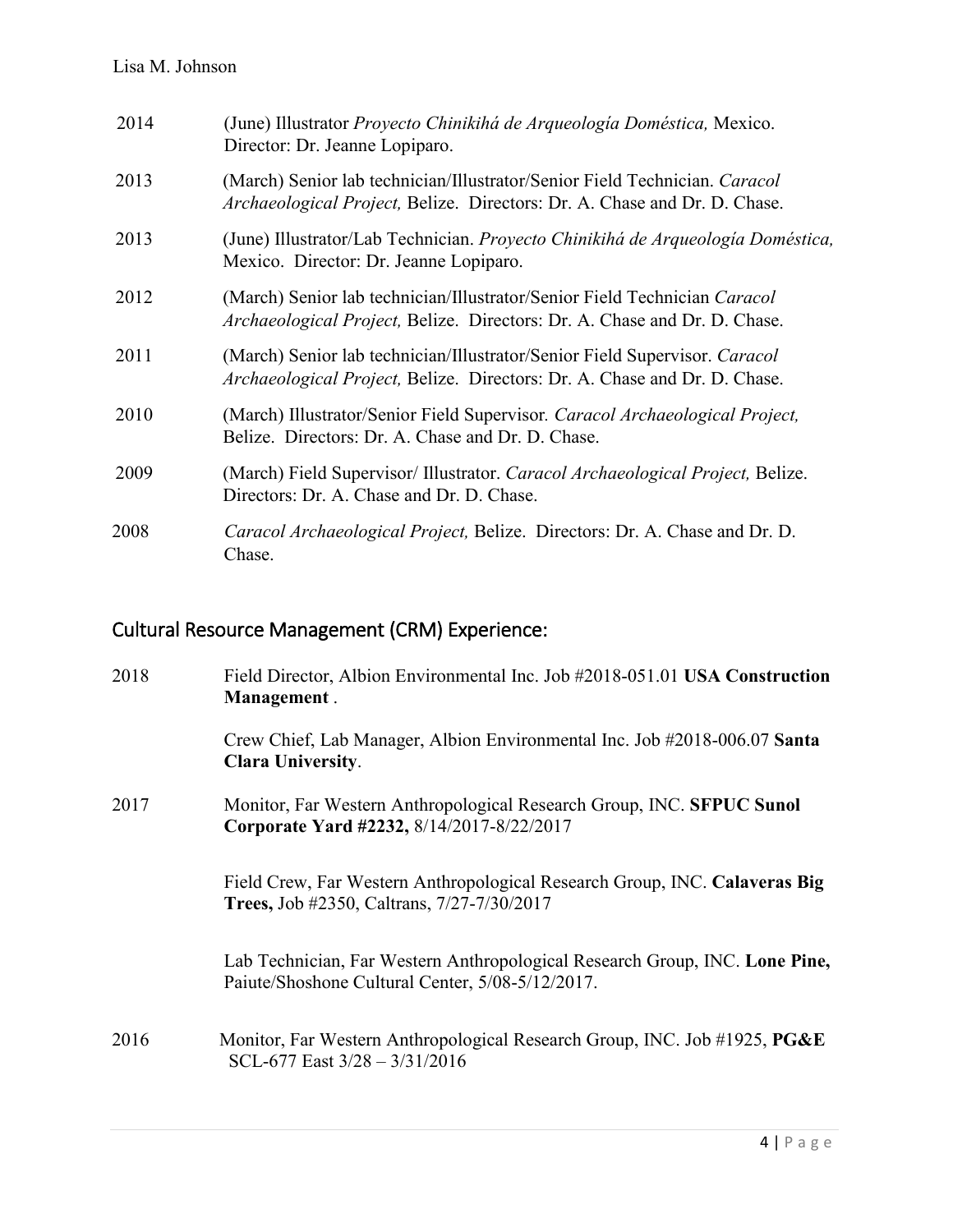Field Crew, Far Western Anthropological Research Group, INC. **Feather River,** Yuba City, CA. 4/12-5/16/2016.

2014 Field Crew, Far Western Anthropological Research Group, INC. Feather River Project, Yuba City, CA. 8/13-8/20/2014.

## Museum Experience:

2013 Illustrator, Exhibit design, Asian Art Museum, San Francisco C.A.

## Conference Presentations:

| 2021 | co-Chair, "The Urban Question: Interdisciplinary Approaches to Investigating<br>Ancient Mesoamerican Cities" 86 <sup>th</sup> Annual SAA Conference (April 2021)                                                                                                                                                                                                                                                                                                      |
|------|-----------------------------------------------------------------------------------------------------------------------------------------------------------------------------------------------------------------------------------------------------------------------------------------------------------------------------------------------------------------------------------------------------------------------------------------------------------------------|
| 2018 | 'pXRF and Technological Analysis of Obsidian at Palenque, Chiapas Mexico'.<br>Poster presented with Jordan Kobylt and Cheyenne Laux, American<br>Anthropological Association, 117 <sup>th</sup> annual meeting, San Jose CA, November<br>2018                                                                                                                                                                                                                         |
| 2017 | 'Analyzing the Material Traces of Ritualized 'Events' at the Classic Maya City<br>Of Caracol, Belize'. Presented at Materializing Temporalities: Coloquio<br>Internacional, Groupe de Recharche International: RITMO, Berkeley 2017<br>'From One Moment to the Next: Multiple Temporalities at Chak Sutz' House<br>(Group IV, Palenque), Presented at Materializing Temporalities: Coloquio<br>Internacional, Groupe de Recharche International: RITMO, Berkeley 2017 |
| 2016 | 'Analyzing the Material Traces of the Ritual "Event" Among the Ancient Maya<br>of the Palenque Region' in session: Palenque. Presented at the 10 Congreso<br>Internacional de Mayistas: Los Mayas: Discursos e Imagenes del Poder, Izamal<br>Yucatán, México, June 2016.<br>' The Ancient Maya Altar and 'Events' of Renewal' presented at the second<br>annual meeting of GDRI RITMO: Taller Izamal, La Instauración de Nuevas                                       |
|      | Temporalidades: Rituales de Fundación, Renovación, Nacimiento y<br>Entronización en Mesoamérica. Izamal, Yucatán, July 2016.                                                                                                                                                                                                                                                                                                                                          |
|      | 'Using a Materialist Approach in the Consideration of Ancient Maya Flaked<br>Stone Technology: An Assessment of Chert Blade-Core Production at Caracol,                                                                                                                                                                                                                                                                                                               |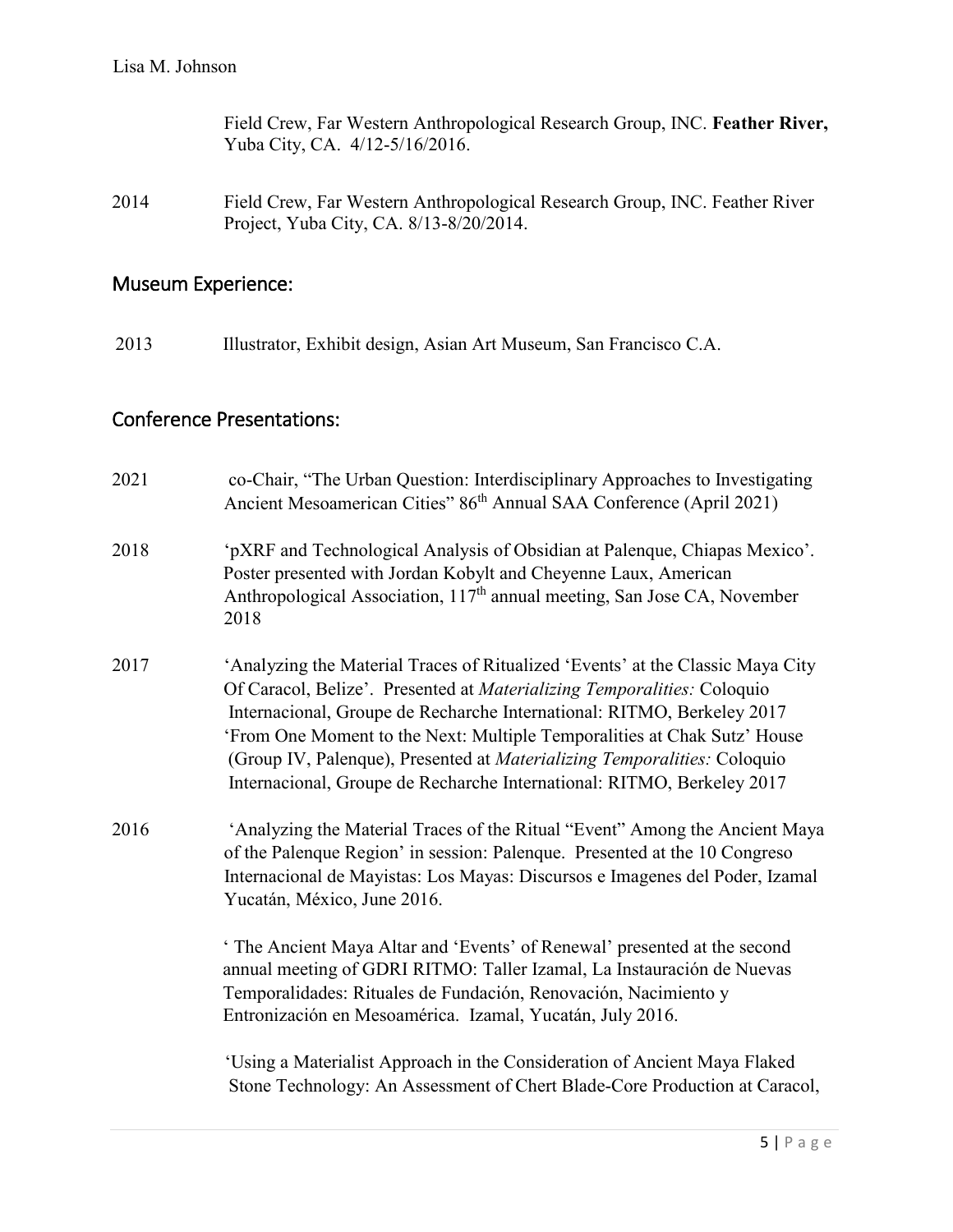|      | Belize' presented with Lucas Martindale-Johnson in session: Craft Production<br>and Exchange in Mesoamerica, presented at the 81 <sup>st</sup> annual Society of American<br>Archaeology (SAA) meeting, Orlando, Florida, April 2016                                                                          |
|------|---------------------------------------------------------------------------------------------------------------------------------------------------------------------------------------------------------------------------------------------------------------------------------------------------------------|
| 2015 | 'Limestone Bars' as Power Objects among the Ancient Maya: a Consideration of<br>Objects as Active Participants in Ritual Practice" in session: Archaeology and the<br>New Materialism. Presented at the 80 <sup>th</sup> annual Society for American<br>Archaeology Conference, San Francisco CA, April 2015. |
| 2012 | "A Contextual Analysis of "Charlie Chaplin" Figurines in the Maya Lowland."<br>Poster presented at the 77thn Annual Meeting of the Society for American<br>Archaeology. Memphis, TN. April 2012.                                                                                                              |

### Teaching:

2019-present. Department of Anthropology, UNLV: ANTH447: Archaeological Field Methods ANTH449C: Lithics Analysis ANTH440E/640E: Archaeology of Mexico and Central America ANTH447: Archaeology of Complex Societies ANTH105: Introduction to World Archaeology ANTH420: Magic, Witchcraft and Belief ANTH101: Introduction to Cultural Anthropology COLA100: Freshman Seminar College of Liberal Arts HON205: Introduction to Cultural Anthropology, Honor's College Courses Created ANTH211: The Maya World 2014-2019 Department of Anthropology, UC Berkeley:

Anthropology 122C: Archaeology of Central America Anth R5B: Ritual in the Human Past Anthropology 2AC: Introduction to Archaeology